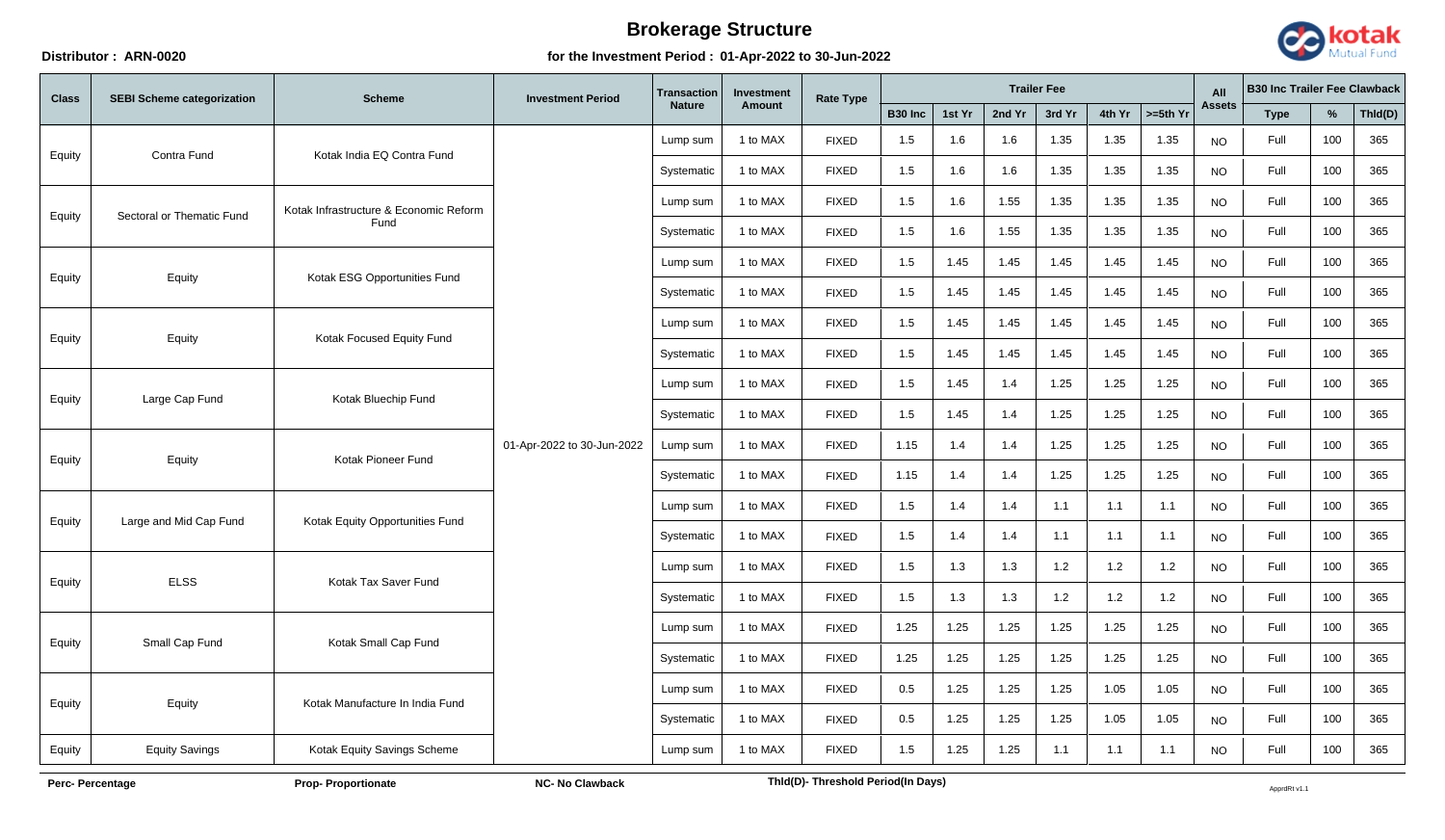## **Distributor : ARN-0020 for the Investment Period : 01-Apr-2022 to 30-Jun-2022**



| <b>Class</b> | <b>SEBI Scheme categorization</b> | <b>Scheme</b>                  | <b>Investment Period</b>   | <b>Transaction</b><br><b>Nature</b> | Investment | <b>Rate Type</b> | <b>Trailer Fee</b> |        |        |        |                |                         | All           | <b>B30 Inc Trailer Fee Clawback</b> |      |         |     |
|--------------|-----------------------------------|--------------------------------|----------------------------|-------------------------------------|------------|------------------|--------------------|--------|--------|--------|----------------|-------------------------|---------------|-------------------------------------|------|---------|-----|
|              |                                   |                                |                            |                                     | Amount     |                  | <b>B30 Inc</b>     | 1st Yr | 2nd Yr | 3rd Yr | 4th Yr         | $>=5th$ Yr              | <b>Assets</b> | <b>Type</b>                         | %    | Thid(D) |     |
| Equity       | <b>Equity Savings</b>             | Kotak Equity Savings Scheme    |                            |                                     | Systematic | 1 to MAX         | <b>FIXED</b>       | 1.5    | 1.25   | 1.25   | 1.1            | 1.1                     | 1.1           | <b>NO</b>                           | Full | 100     | 365 |
|              |                                   |                                |                            | Lump sum                            | 1 to MAX   | <b>FIXED</b>     | 1.5                | 1.15   | 1.1    | 1.05   | $\mathbf 1$    | -1                      | <b>NO</b>     | Full                                | 100  | 365     |     |
| Equity       | Mid Cap Fund                      | Kotak Emerging Equity          |                            | Systematic                          | 1 to MAX   | <b>FIXED</b>     | 1.5                | 1.15   | 1.1    | 1.05   | $\overline{1}$ | $\overline{1}$          | <b>NO</b>     | Full                                | 100  | 365     |     |
|              |                                   |                                |                            | Lump sum                            | 1 to MAX   | <b>FIXED</b>     | 1.5                | 1.1    | 1.1    | 0.9    | 0.8            | 0.8                     | <b>NO</b>     | Full                                | 100  | 365     |     |
| Equity       | MultiCap fund                     | Kotak Flexicap Fund            |                            | Systematic                          | 1 to MAX   | <b>FIXED</b>     | 1.5                | 1.1    | 1.1    | 0.9    | 0.8            | 0.8                     | <b>NO</b>     | Full                                | 100  | 365     |     |
|              |                                   |                                |                            | Lump sum                            | 1 to MAX   | <b>FIXED</b>     | 0.85               | 1.05   | 1.05   | 1.05   | $\overline{1}$ | $\overline{\mathbf{1}}$ | <b>NO</b>     | Full                                | 100  | 365     |     |
| Equity       | Equity                            | Kotak Multicap Fund            | 01-Apr-2022 to 30-Jun-2022 | Systematic                          | 1 to MAX   | <b>FIXED</b>     | 0.85               | 1.05   | 1.05   | 1.05   | -1             | -1                      | <b>NO</b>     | Full                                | 100  | 365     |     |
|              | Equity                            | Kotak Nifty Next 50 Index Fund |                            | Lump sum                            | 1 to MAX   | <b>FIXED</b>     | $\mathbf 0$        | 0.55   | 0.55   | 0.55   | 0.55           | 0.55                    | <b>NO</b>     | Full                                | 100  | 365     |     |
| Equity       |                                   |                                |                            | Systematic                          | 1 to MAX   | <b>FIXED</b>     | $\Omega$           | 0.55   | 0.55   | 0.55   | 0.55           | 0.55                    | <b>NO</b>     | Full                                | 100  | 365     |     |
|              | Arbitrage Fund                    | Kotak Arbitrage Fund           |                            | Lump sum                            | 1 to MAX   | <b>FIXED</b>     | $\overline{0}$     | 0.55   | 0.55   | 0.5    | 0.5            | 0.5                     | <b>NO</b>     | Full                                | 100  | 365     |     |
| Equity       |                                   |                                |                            | Systematic                          | 1 to MAX   | <b>FIXED</b>     | $\mathbf 0$        | 0.55   | 0.55   | 0.5    | 0.5            | 0.5                     | NO.           | Full                                | 100  | 365     |     |
|              | Equity                            | Kotak Nifty 50 Index Fund      |                            | Lump sum                            | 1 to MAX   | <b>FIXED</b>     | $\Omega$           | 0.32   | 0.32   | 0.32   | 0.32           | 0.32                    | <b>NO</b>     | Full                                | 100  | 365     |     |
| Equity       |                                   |                                |                            | Systematic                          | 1 to MAX   | <b>FIXED</b>     | $\mathbf 0$        | 0.32   | 0.32   | 0.32   | 0.32           | 0.32                    | <b>NO</b>     | Full                                | 100  | 365     |     |
|              |                                   | Kotak Debt Hybrid              |                            | Lump sum                            | 1 to MAX   | <b>FIXED</b>     | 0.55               | 1.45   | 1.45   | 1.3    | 1.3            | 1.3                     | <b>NO</b>     | Full                                | 100  | 365     |     |
| Hybrid       | Conservative Hybrid Fund          |                                |                            | Systematic                          | 1 to MAX   | <b>FIXED</b>     | 0.55               | 1.45   | 1.45   | 1.3    | 1.3            | 1.3                     | <b>NO</b>     | Full                                | 100  | 365     |     |
|              |                                   |                                |                            | Lump sum                            | 1 to MAX   | <b>FIXED</b>     | 1.25               | 1.25   | 1.25   | 1.1    | $\mathbf 1$    | -1                      | $NO$          | Full                                | 100  | 365     |     |
| Hybrid       | Dynamic Asset Allocation fund     | Kotak Balanced Advantage Fund  |                            | Systematic                          | 1 to MAX   | <b>FIXED</b>     | 1.25               | 1.25   | 1.25   | 1.1    | $\overline{1}$ | $\overline{1}$          | <b>NO</b>     | Full                                | 100  | 365     |     |
|              |                                   |                                |                            | Lump sum                            | 1 to MAX   | <b>FIXED</b>     | 1.1                | 1.15   | 1.1    | 0.75   | 0.75           | 0.75                    | <b>NO</b>     | Full                                | 100  | 365     |     |
| Hybrid       | <b>Balanced Hybrid Fund</b>       | Kotak Equity Hybrid            |                            | Systematic                          | 1 to MAX   | <b>FIXED</b>     | 1.1                | 1.15   | 1.1    | 0.75   | 0.75           | 0.75                    | <b>NO</b>     | Full                                | 100  | 365     |     |
|              | Medium to Long Term Duration      |                                |                            | Lump sum                            | 1 to MAX   | <b>FIXED</b>     | 0.42               | 1.1    | 1.1    | 0.9    | 0.9            | 0.9                     | <b>NO</b>     | Full                                | 100  | 365     |     |
| Debt         | Fund                              | Kotak Bond Fund                |                            | Systematic                          | 1 to MAX   | <b>FIXED</b>     | 0.42               | 1.1    | 1.1    | 0.9    | 0.9            | 0.9                     | <b>NO</b>     | Full                                | 100  | 365     |     |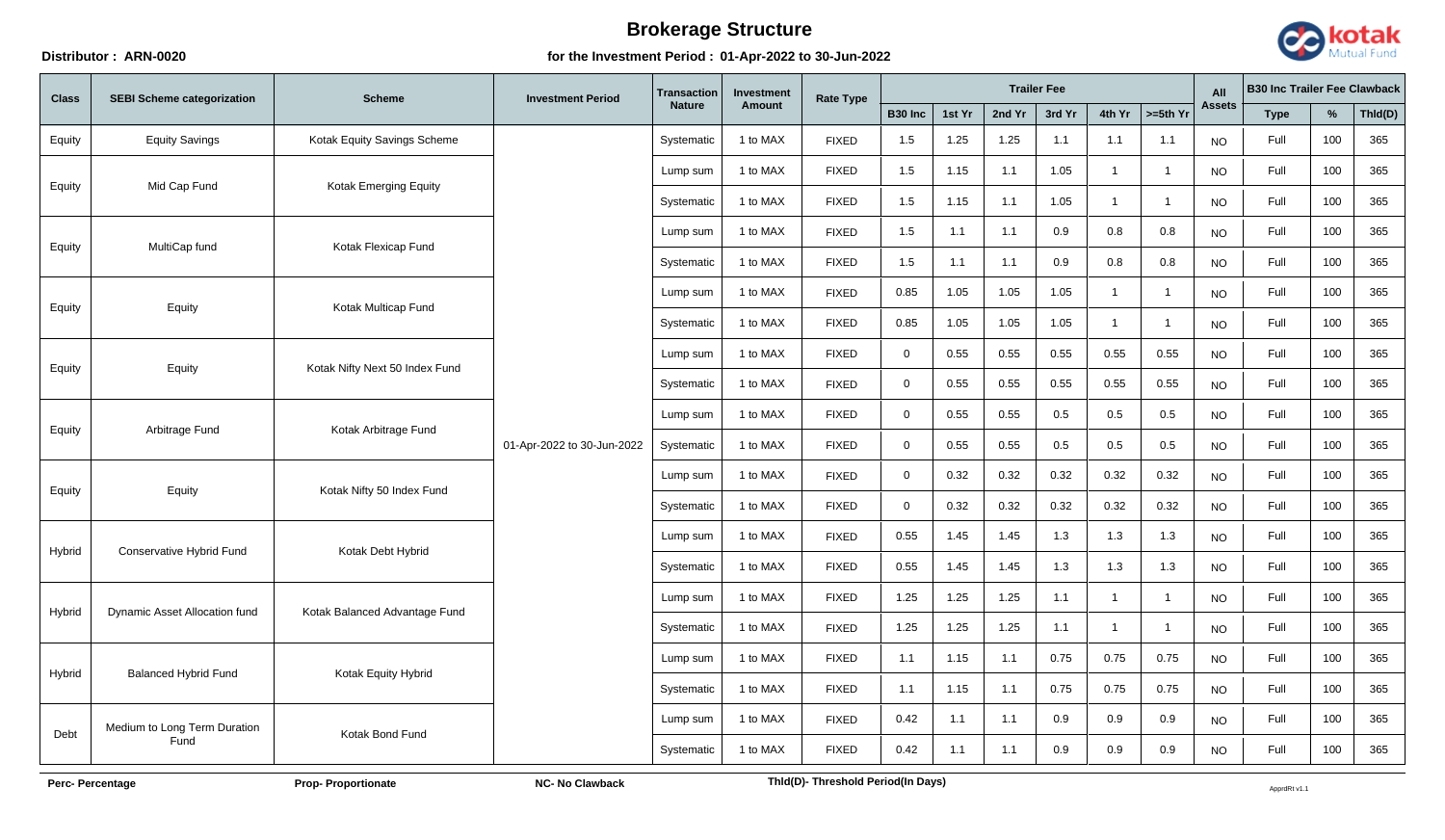## **Distributor : ARN-0020 for the Investment Period : 01-Apr-2022 to 30-Jun-2022**



| <b>Class</b> | <b>SEBI Scheme categorization</b> | <b>Scheme</b>                                              | <b>Investment Period</b>   | Transaction<br><b>Investment</b><br><b>Nature</b><br>Amount | Rate Type | <b>Trailer Fee</b> |              |                |                |        |        | All                   | <b>B30 Inc Trailer Fee Clawback</b> |             |      |         |     |
|--------------|-----------------------------------|------------------------------------------------------------|----------------------------|-------------------------------------------------------------|-----------|--------------------|--------------|----------------|----------------|--------|--------|-----------------------|-------------------------------------|-------------|------|---------|-----|
|              |                                   |                                                            |                            |                                                             |           |                    | B30 Inc      | 1st Yr         | 2nd Yr         | 3rd Yr | 4th Yr | $\Rightarrow$ =5th Yr | <b>Assets</b>                       | <b>Type</b> | %    | Thld(D) |     |
| Debt         | <b>Credit Risk Fund</b>           | Kotak Credit Risk Fund                                     |                            | Lump sum                                                    | 1 to MAX  | <b>FIXED</b>       | 1.5          | 1.05           | $\mathbf{1}$   | 0.9    | 0.9    | 0.9                   | <b>NO</b>                           | Full        | 100  | 365     |     |
|              |                                   |                                                            |                            | Systematic                                                  | 1 to MAX  | <b>FIXED</b>       | 1.5          | 1.05           | $\mathbf{1}$   | 0.9    | 0.9    | 0.9                   | <b>NO</b>                           | Full        | 100  | 365     |     |
| Debt         | <b>Medium Duration Fund</b>       | Kotak Medium Term Fund                                     |                            | Lump sum                                                    | 1 to MAX  | <b>FIXED</b>       | 1.2          | $\overline{1}$ | $\overline{1}$ | 0.8    | 0.8    | 0.8                   | <b>NO</b>                           | Full        | 100  | 365     |     |
|              |                                   |                                                            |                            | Systematic                                                  | 1 to MAX  | <b>FIXED</b>       | 1.2          | $\overline{1}$ | $\mathbf{1}$   | 0.8    | 0.8    | 0.8                   | <b>NO</b>                           | Full        | 100  | 365     |     |
| Debt         | Gilt Fund                         | Kotak Gilt Investments Fund                                |                            | Lump sum                                                    | 1 to MAX  | <b>FIXED</b>       | 0.43         | 0.75           | 0.75           | 0.75   | 0.75   | 0.75                  | <b>NO</b>                           | Full        | 100  | 365     |     |
|              |                                   |                                                            |                            | Systematic                                                  | 1 to MAX  | <b>FIXED</b>       | 0.43         | 0.75           | 0.75           | 0.75   | 0.75   | 0.75                  | <b>NO</b>                           | Full        | 100  | 365     |     |
|              |                                   | Kotak Dynamic Bond Fund                                    |                            | Lump sum                                                    | 1 to MAX  | <b>FIXED</b>       | 0.45         | 0.75           | 0.75           | 0.5    | 0.5    | 0.5                   | <b>NO</b>                           | Full        | 100  | 365     |     |
| Debt         | Dynamic Bond                      |                                                            |                            | Systematic                                                  | 1 to MAX  | <b>FIXED</b>       | 0.45         | 0.75           | 0.75           | 0.5    | 0.5    | 0.5                   | <b>NO</b>                           | Full        | 100  | 365     |     |
|              |                                   | <b>Kotak Low Duration Fund</b>                             |                            |                                                             | Lump sum  | 1 to MAX           | <b>FIXED</b> | 0.2            | 0.7            | 0.7    | 0.7    | 0.5                   | 0.5                                 | <b>NO</b>   | Full | 100     | 365 |
| Debt         | Low duration Fund                 |                                                            | 01-Apr-2022 to 30-Jun-2022 | Systematic                                                  | 1 to MAX  | <b>FIXED</b>       | 0.2          | 0.7            | 0.7            | 0.7    | 0.5    | 0.5                   | <b>NO</b>                           | Full        | 100  | 365     |     |
|              | <b>Short Duration Fund</b>        | Kotak Bond Short Term Fund                                 |                            | Lump sum                                                    | 1 to MAX  | <b>FIXED</b>       | 0.25         | 0.5            | 0.5            | 0.5    | 0.5    | 0.5                   | <b>NO</b>                           | Full        | 100  | 365     |     |
| Debt         |                                   |                                                            |                            | Systematic                                                  | 1 to MAX  | <b>FIXED</b>       | 0.25         | 0.5            | 0.5            | 0.5    | 0.5    | 0.5                   | NO.                                 | Full        | 100  | 365     |     |
|              |                                   | Kotak Banking and PSU Debt Fund                            |                            | Lump sum                                                    | 1 to MAX  | <b>FIXED</b>       | 0.55         | 0.45           | 0.45           | 0.2    | 0.2    | 0.2                   | <b>NO</b>                           | Full        | 100  | 365     |     |
| Debt         | Banking and PSU Fund              |                                                            |                            | Systematic                                                  | 1 to MAX  | <b>FIXED</b>       | 0.55         | 0.45           | 0.45           | 0.2    | 0.2    | 0.2                   | <b>NO</b>                           | Full        | 100  | 365     |     |
|              |                                   |                                                            |                            | Lump sum                                                    | 1 to MAX  | <b>FIXED</b>       | 0.4          | 0.4            | 0.4            | 0.3    | 0.3    | 0.3                   | NO.                                 | Full        | 100  | 365     |     |
| Debt         | Corporate Bond Fund               | Kotak Corporate Bond Fund                                  |                            | Systematic                                                  | 1 to MAX  | <b>FIXED</b>       | 0.4          | 0.4            | 0.4            | 0.3    | 0.3    | 0.3                   | <b>NO</b>                           | Full        | 100  | 365     |     |
|              |                                   |                                                            |                            | Lump sum                                                    | 1 to MAX  | <b>FIXED</b>       | $\mathbf 0$  | 0.35           | 0.35           | 0.35   | 0.35   | 0.35                  | <b>NO</b>                           | Full        | 100  | 365     |     |
| Debt         | Debt                              | Kotak Floating Rate Fund                                   |                            | Systematic                                                  | 1 to MAX  | <b>FIXED</b>       | $\mathbf 0$  | 0.35           | 0.35           | 0.35   | 0.35   | 0.35                  | <b>NO</b>                           | Full        | 100  | 365     |     |
|              |                                   |                                                            |                            | Lump sum                                                    | 1 to MAX  | <b>FIXED</b>       | $\mathbf 0$  | 0.2            | 0.2            | 0.2    | 0.2    | 0.2                   | <b>NO</b>                           | Full        | 100  | 365     |     |
| Debt         | <b>Ultra short Duration Fund</b>  | Kotak Savings Fund                                         |                            | Systematic                                                  | 1 to MAX  | <b>FIXED</b>       | $\Omega$     | 0.2            | 0.2            | 0.2    | 0.2    | 0.2                   | <b>NO</b>                           | Full        | 100  | 365     |     |
| Debt         | Debt                              | Kotak Nifty SDL Apr 2027 Top 12 Equal<br>Weight Index Fund |                            | Lump sum                                                    | 1 to MAX  | <b>FIXED</b>       | $\Omega$     | 0.15           | 0.15           | 0.15   | 0.15   | 0.15                  | <b>NO</b>                           | Full        | 100  | 365     |     |

Perc- Percentage **Proportionate** Prop- Proportionate **NC- No Clawback** Approper and Thld(D)- Threshold Period(In Days)